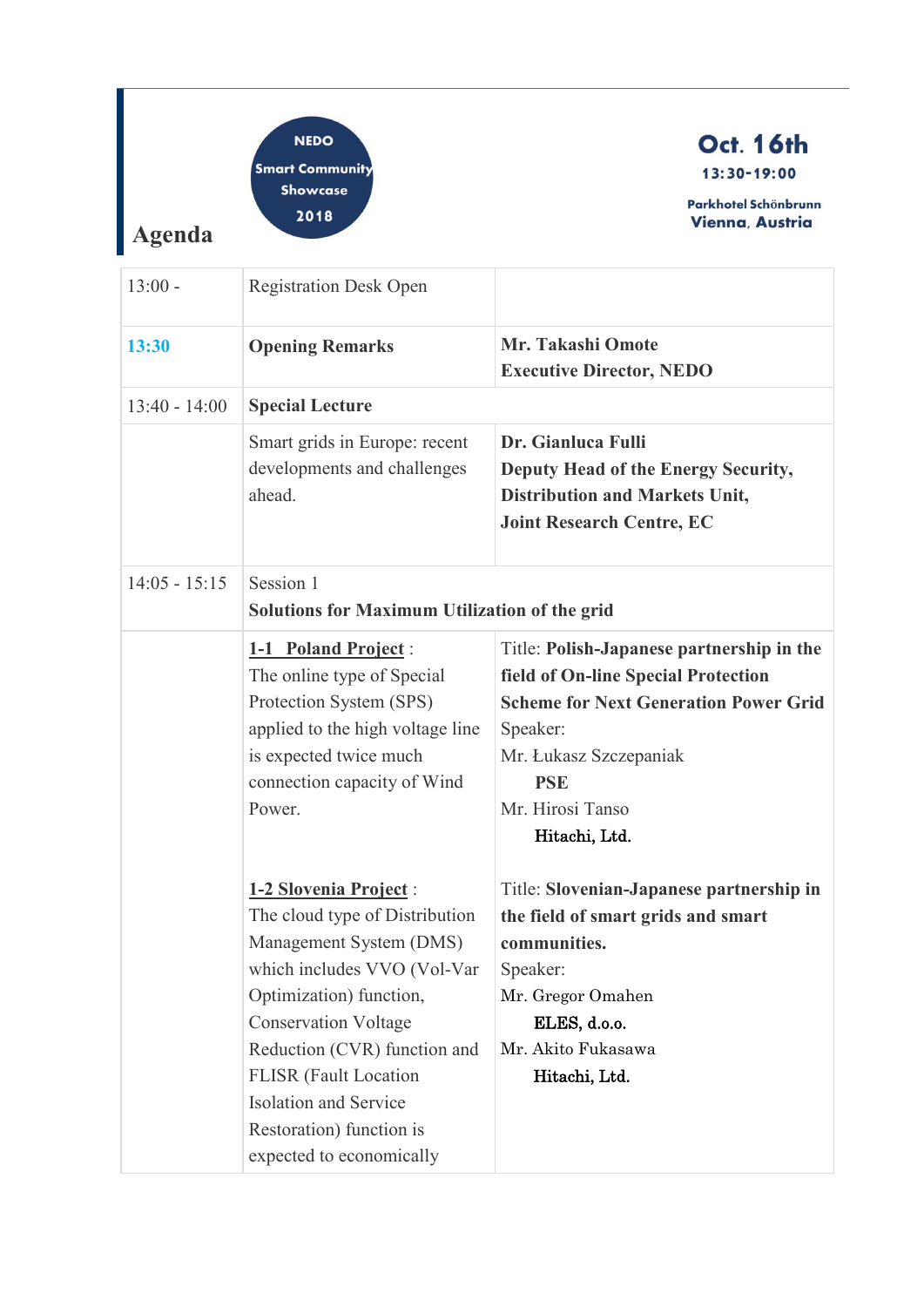|                 | improve the stability and<br>reliability of distribution<br>system.                                                                                                                                                                    |                                                                                                                                                                                                                                                              |  |
|-----------------|----------------------------------------------------------------------------------------------------------------------------------------------------------------------------------------------------------------------------------------|--------------------------------------------------------------------------------------------------------------------------------------------------------------------------------------------------------------------------------------------------------------|--|
| $15:15 - 15:35$ | Networking Break                                                                                                                                                                                                                       |                                                                                                                                                                                                                                                              |  |
| $15:35 - 16:45$ | Session 2<br><b>Effective use of Batteries with their valuable properties</b>                                                                                                                                                          |                                                                                                                                                                                                                                                              |  |
|                 | 2-1 Niedersachsen Project:<br>Hybrid configuration of LiB<br>and NAS can play ideal<br>performance not only suitable<br>for PCR and SCR but also<br>imbalance and compensation<br>application.                                         | <b>Title: Demonstration Project for Large-</b><br>scale Hybrid Power Storage System in<br>Germany<br>Speaker:<br>Dr. Magnus Pielke<br>be.storaged GmbH<br>Ms. Saori Hamamura<br><b>Hitachi Chemical Europe GmbH</b>                                          |  |
|                 | 2-2 San Diego Project:<br>Redox Flow Battery has some<br>unique characteristic such as no<br>operational constraints on SOC.<br>The system has been in<br>operation over 1 year in real<br>California condition.                       | <b>Title: Utility Scale Vanadium Redox</b><br><b>Flow Battery for Multiple-Use</b><br><b>Application</b><br>Speaker:<br>Mr. Les Young<br><b>San Diego Gas&amp;Electric</b><br>Mr. Toshio Ooka<br>Sumitomo Electric Industries, Ltd.                          |  |
| $16:45 - 17:50$ | Session 3<br><b>Effective use of demand side equipment as the Distributed Energy</b><br><b>Resources (DER)</b>                                                                                                                         |                                                                                                                                                                                                                                                              |  |
|                 | 3-1 Lisbon Project:<br>Space cooling demand is<br>growing in the world. The air<br>conditioning system for office<br>buildings equipped with cold<br>storage tank will be evaluated<br>as Automated Demand<br>Response (ADR) resource. | Title: -LiSCooL- Demonstration Project<br>on Automated Demand Response in the<br><b>City of Lisbon</b><br>Speaker:<br>Dr. Ana Estanqueiro<br><b>LNEG</b> (National Laboratory of<br><b>Energy and Geology)</b><br>Mr. Ryoh Masuda<br>Daikin Industries, Ltd. |  |